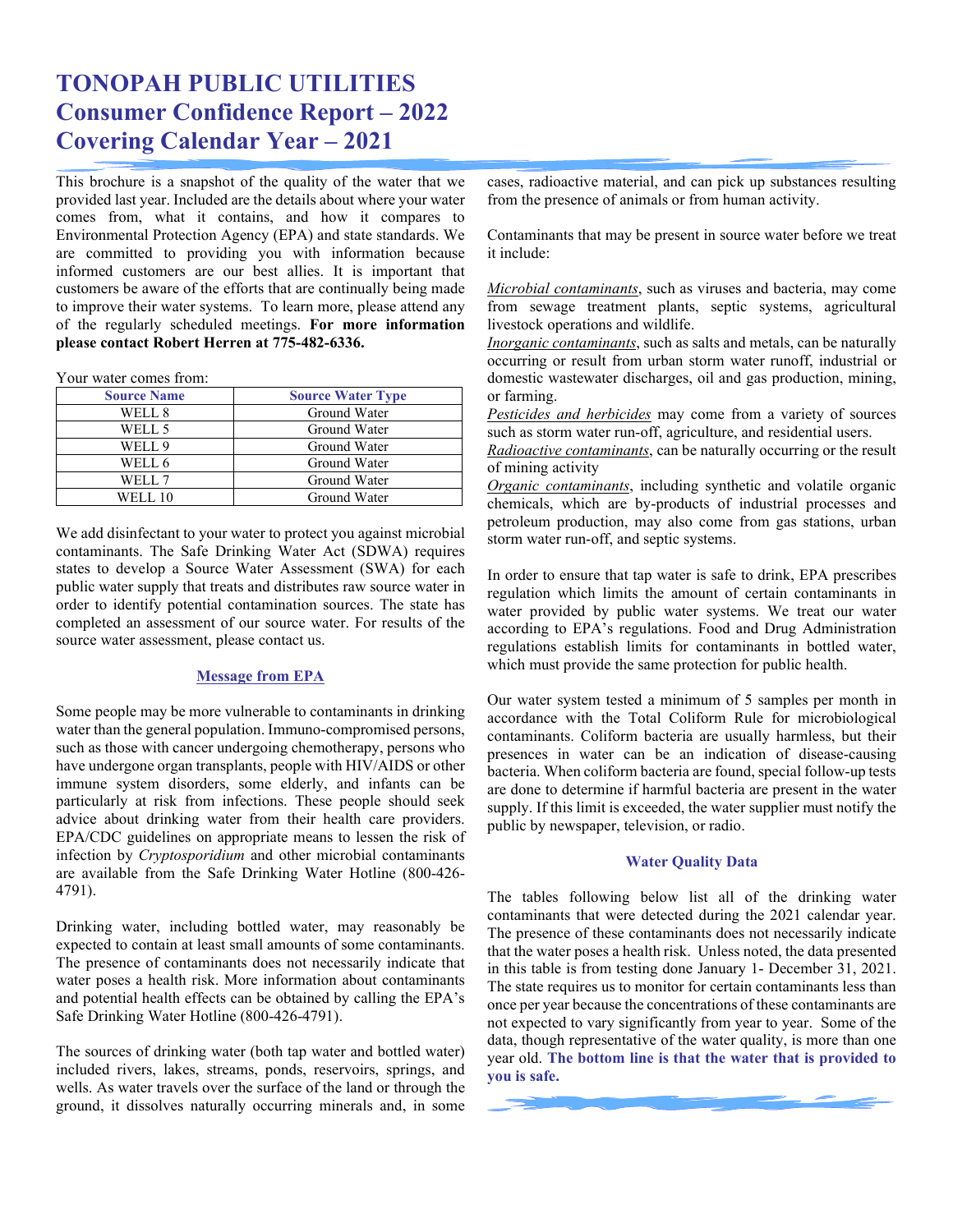### **Terms & Abbreviations**

**Maximum Contaminant Level Goal (MCLG):** the "Goal" is the level of a contaminant in drinking water below which there is no known or expected risk to human health. MCLG's allow for a margin of safety.

**Maximum Contaminant Level (MCL):** the "Maximum Allowed" MCL is the highest level of a contaminant that is allowed in drinking water. MCL's are set as close to the MCLG's as feasible using the best available treatment technology.

Action Level (AL): the concentration of a contaminant that, if exceeded, triggers treatment or other requirements that a water system must follow.

**Treatment Technique (TT):** a treatment technique is a required process intended to reduce the level of a contaminant in drinking water. **Maximum Residual Disinfectant Level (MRDL):** the highest level of a disinfectant allowed in drinking water. There is convincing evidence that addition of a disinfectant is necessary for control of microbial contaminants.

**Maximum Residual Disinfectant Level Goal (MRDLG):** the level of a drinking water disinfectant below which there is no known or expected risk to health. MRDLG's do not reflect the benefits of the use of disinfectants to control microbial contaminants.

**Non-Detects (ND):** laboratory analysis indicates that the constituent is not present.

**Parts per Million (ppm)** or milligrams per liter (mg/l)

**Parts per Billion (ppb)** or micrograms per liter ( $\mu$ g/l)

Picocuries per Liter (pCi/L): picocuries per liter is a measure of the radioactivity in water.

**Millirems per Year (mrem/yr):** measure of radiation absorbed by the body.

**Million Fibers per Liter (MFL):** million fibers per liter is a measure of the presence of asbestos fibers that are longer than 10 micrometers.

**Nephelometric Turbidity Unit (NTU):** nephelometric turbidity unit is a measure of the clarity of water. Turbidity in excess of 5 NTU is just noticeable to the average person.

#### **Testing Results for TONOPAH PUBLIC UTILITIES**

| Microl<br><b>biological</b>                                                                              | 'esul | $\sqrt{1}$<br>. | <b>ENT</b> | $\alpha$ ii maa<br>,,,,, |  |
|----------------------------------------------------------------------------------------------------------|-------|-----------------|------------|--------------------------|--|
| $\degree$ 2020<br>N <sub>0</sub><br>Detected<br>$F$ ound in the<br>' Results were<br>Calendar<br>Year of |       |                 |            |                          |  |

| <b>Lead and Copper</b> | Date          | $90^{\text{TH}}$<br><b>Percentile</b> | Unit | AL  | <b>Sites</b><br><b>Over AL</b> | <b>Typical Source</b>                                                                                         |
|------------------------|---------------|---------------------------------------|------|-----|--------------------------------|---------------------------------------------------------------------------------------------------------------|
| <b>COPPER</b>          | $2017 - 2019$ | 0.12                                  | ppm  | 1.3 |                                | Corrosion of household plumbing<br>systems; Erosion of natural deposits;<br>Leaching from wood preservatives. |
| <b>LEAD</b>            | $2017 - 2019$ |                                       | ppb  | 15  |                                | Corrosion of household plumbing<br>systems; Erosion of natural deposits.                                      |

| <b>Disinfection By-</b> | <b>Monitoring RAA</b> | Range | Unit | <b>MCL</b> | <b>MCLG</b> | <b>Typical Source</b>        |
|-------------------------|-----------------------|-------|------|------------|-------------|------------------------------|
| <b>Products</b>         | Period                |       |      |            |             |                              |
| <b>TTHM</b>             | 2021                  | ND.   | ppb  | 80         |             | By-product of drinking water |
|                         |                       |       |      |            |             | chlorination                 |

| <b>Regulated</b><br><b>Contaminants</b> | <b>Collection</b><br>Date | <b>Highest</b><br>Value | Range           | <b>Unit</b> | <b>MCL</b> | <b>MC</b><br>LG | <b>Typical Source</b>                                                                                         |
|-----------------------------------------|---------------------------|-------------------------|-----------------|-------------|------------|-----------------|---------------------------------------------------------------------------------------------------------------|
| <b>ARSENIC</b>                          | 01/09/2017                |                         | $6 - 7$         | ppb         | 10         | $\overline{0}$  | Erosion of natural deposits; Runoff from<br>orchards; Runoff from glass and<br>electronics production wastes. |
| <b>BARIUM</b>                           | 06/10/2019                | 0.088                   | $0.083 - 0.088$ | ppm         |            | 2               | Discharge of drilling wastes; Discharge<br>from metal refineries; Erosion of natural<br>deposits.             |
| <b>CHROMIUM</b>                         | 06/10/2019                | 2                       |                 | ppb         | 100        | 100             | Discharge from steel and pulp mills;<br>Erosion of natural deposits.                                          |
| <b>NITRATE</b>                          | 01/21/2021                | 5.1                     | $2.59 - 5.1$    | ppm         | 10         | 10              | Runoff from fertilizer use; Leaching from<br>septic tanks, sewage; Erosion of natural<br>deposits.            |